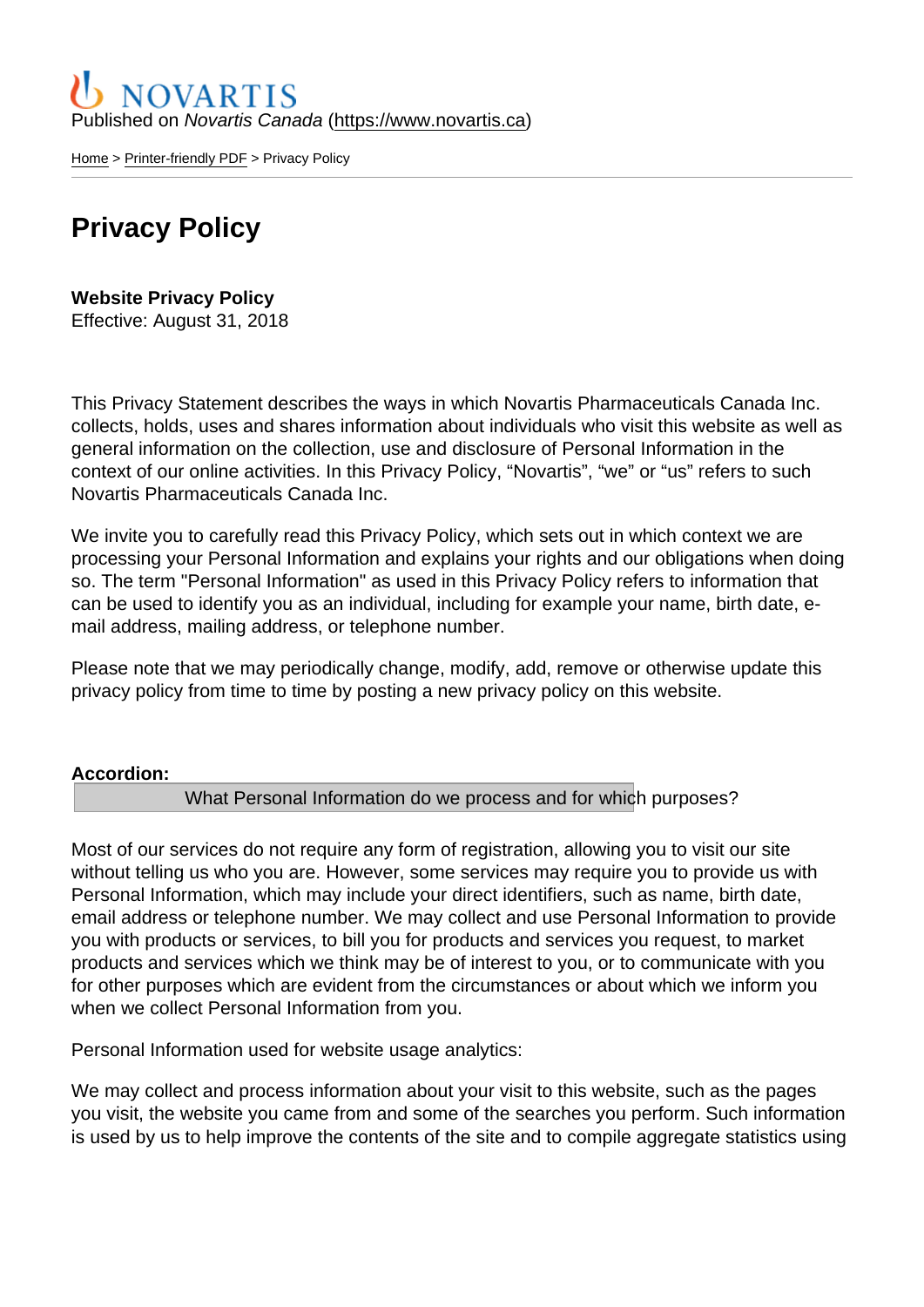our site for internal, market research purposes. In doing this, we may install "cookies" that collect the domain name of the user, your internet service provider, your operating system, and the date and time of access. A "cookie" is a small piece of information, which is sent to your browser and stored on your computer's hard drive. Cookies do not damage your computer. You can set your browser to notify you when you receive a "cookie", this will enable you to decide if you want to accept it or not. , however, if you do not accept, you may not be able to use all functionalities of your browser software. We may also use external service providers to help us collect and process the information described in this section.

Occasionally, we may use internet tags (also known as action tags, single-pixel GIFs, clear GIFs, invisible GIFs and 1-by-1 GIFs) and cookies at this site and may deploy these tags/cookies through a third-party advertising partner or a web analytical service partner which may be located and store the respective information (including your IP-address) in a foreign country. These tags/cookies are placed on both online advertisements that bring users to this site and on different pages of this site. We use this technology to measure the visitors' responses to our sites and the effectiveness of our advertising campaigns (including how many times a page is opened and which information is consulted) as well as to evaluate your use of this website. The third-party partner or the web analytical service partner may be able to collect data about visitors to our and other sites because of these internet tags/cookies, may compose reports regarding the website's activity for us and may provide further services which are related to the use of the website and the internet. They may provide such information to other parties if there is a legal requirement that they do so, or if they hire the other parties to process information on their behalf. If you would like more information about web tags and cookies associated with on-line advertising or to opt-out of third-party collection of this information, please visit the Network Advertising Initiative website [http://www.networkadvertising.org](https://www.networkadvertising.org”) [1]

We use Google Analytics to rationalize our portfolio of websites by (i) optimizing traffic to and between corporate websites, and (ii) integrating and optimizing web pages where appropriate. "Google Analytics" is a service offered by Google Inc. ("Google") that generates detailed statistics about a website's traffic and traffic sources and measures conversions and sales. Google Analytics uses "cookies" stored on your computer to help analyze how users use our website. The information generated by the cookies about your use of our website, including your IP address, will be anonymized by use of the appropriate settings prior to be transmitted to Google servers in the United States. For more information on how IP anonymization works, please se[e https://support.google.com/analytics/answer/2763052.](https://support.google.com/analytics/answer/2763052”) [2]

You may prevent or stop the installation and storage of cookies by you browser settings by downloading and installing the free Opt-out Browser Add-on available at [https://tools.google.com/dlpage/gaoptout?hl=en](https://tools.google.com/dlpage/gaoptout?hl=en</”) [3]. If you do not accept cookies, you may not be able to fully experience all functions of our website.

Google may transfer this information to third parties if required to do so by law or if a third party processes the information on Google's behalf.

By using our website, you consent to the processing of any Personal Information that Google collects about you in the manner and for the purposes described above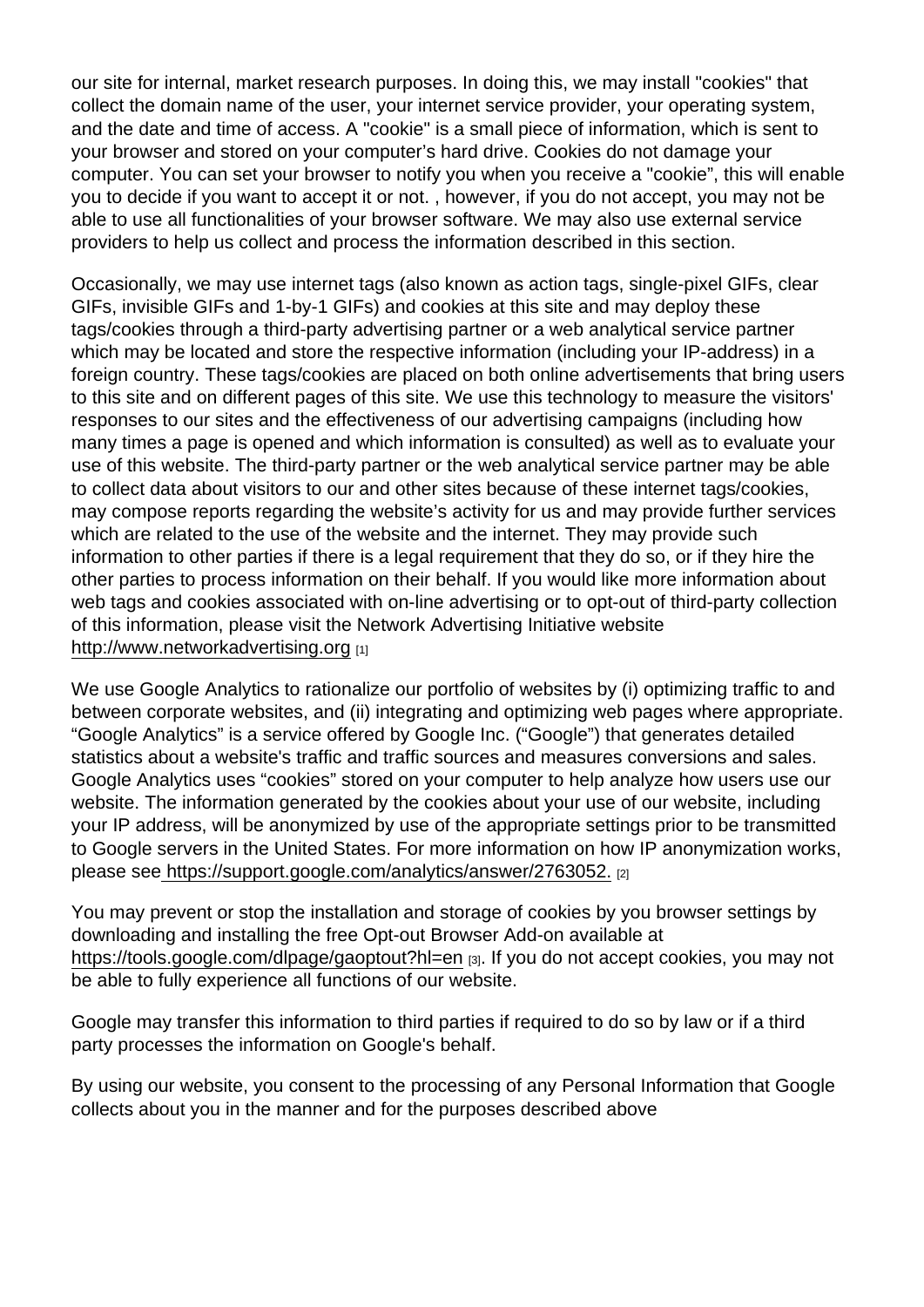Who

h& e will not sell, share, or otherwise distribute your Personal Information to third parties except accesprovided in this Privacy Policy. We may share your Personal Information with other tNovartis affiliates worldwide. Personal Information may also be transferred to third parties who y**ag**t for or on our behalf, for further processing in accordance with the purpose(s) for which the Persbital were originally collected or may otherwise be lawfully processed, such as services Inforr**dativer**y, evaluating the usefulness of this website, marketing, data management, or technical and pport.

to

whot these third parties have contracted with us to only use Personal Information for the agreed <sub>a</sub>ppon purpose, and not to sell your Personal Information to third parties, and not to disclose it thto third parties except as may be permitted by us, as required by law, or as stated in this transferivacy Policy.

Personal Information collected from you may also be transferred to a third party in the event that the business of this site or a part of it and the customer data connected with it is sold, assigned or transferred, in which case we would require the buyer, assignee or transferee to treat Personal Information in accordance with this Privacy Policy.

Also, Personal Information may be disclosed to a third party if we are required to do so because of an applicable law, court order or governmental regulation, or if such disclosure is otherwise necessary in support of any criminal or other legal investigation or proceeding here or abroad.

The Personal Information we collect from you may also be processed, accessed, or stored in countries outside Canada. Such countries may offer a different level of protection of Personal Information. If we transfer your Personal Information to external companies in other jurisdictions, we will make sure to protect your Personal Information by applying the level of protection required under applicable data privacy laws.

For intra-group transfers of Personal Information, Novartis has adopted Binding Corporate Rules, a system of principles, rules, and tools, provided by European law, that ensures effective levels of data protection relating to transfers of Personal Information outside the EEA and Switzerland. Read more about the Novartis Binding Corporate Rules.

How do we protect your Personal Information?

To ensure the security and confidentiality of Personal Information that we collect online, we use data networks protected, inter alia, by industry standard firewall and password protection. In the course of handling your Personal Information, we take measures reasonably designed to protect that information from loss, misuse, unauthorized access, disclosure, alteration or destruction and against other unlawful forms of processing.

How long do we store Personal Information?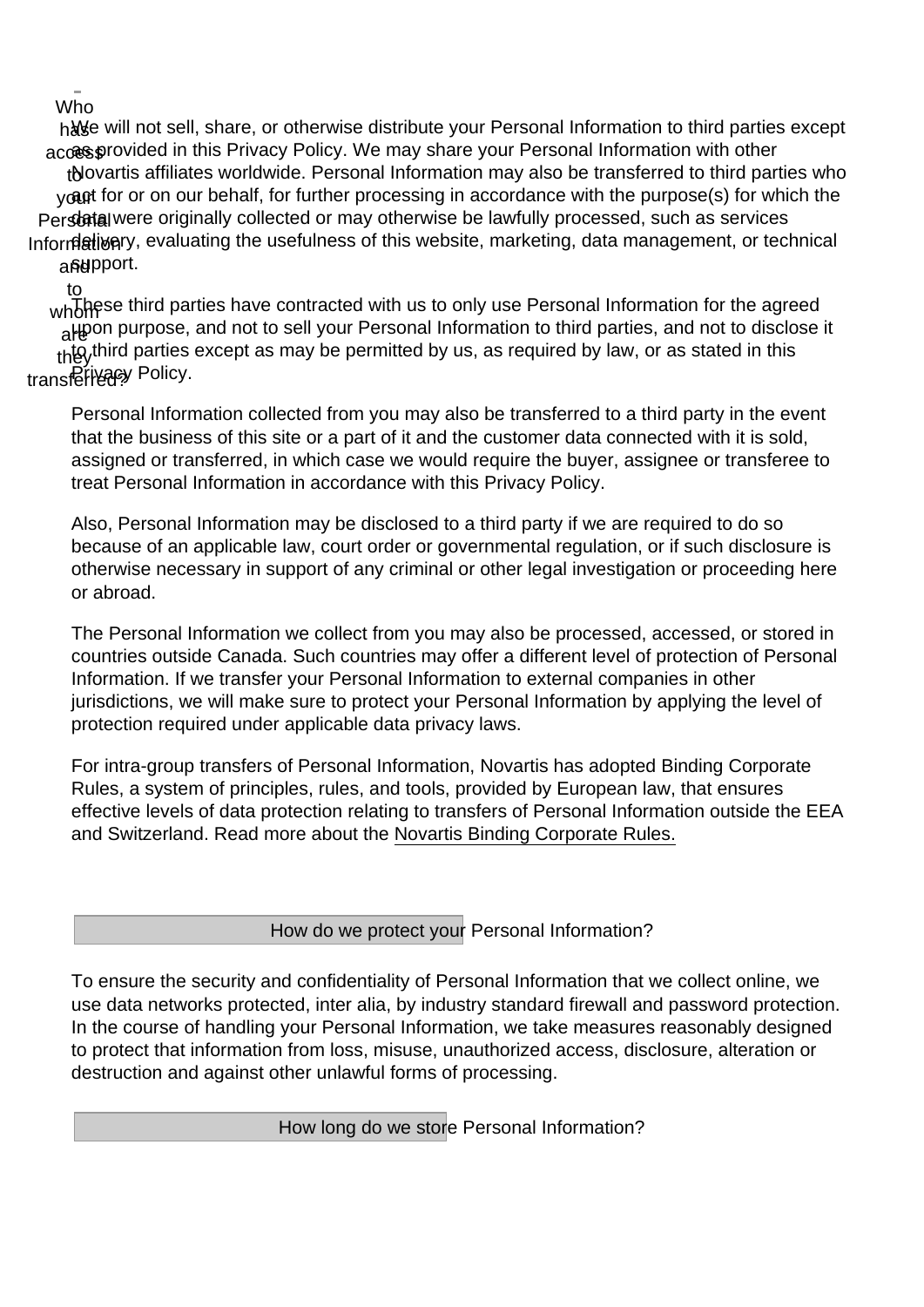We will only retain your Personal Information for as long as necessary to fulfil the purpose for which it was collected or to comply with legal or regulatory requirements.

### What are your rights and how can you exercise them?

Whenever we process Personal Information, we take reasonable steps to ensure that your Personal Information is kept accurate and up-to date for the purposes for which it was collected. We will provide you with the ability to exercise the following rights under the conditions and within the limits set forth in the law:

If you wish to contact us regarding the use of your Personal Information, please email us at [privacy.pharmacanada@novartis.com](https://www.novartis.ca/en/privacy.pharmacanada@novartis.com”)  $_{[4]}$  or reach out to us at the contact information stated in the Contact us section below. If you have provided consent, you may wish to withdraw consent. You may request to access your Personal Information as processed by us, or ask for correction, where applicable.

By contacting us, please note the name of the website related to your request, your relationship and/or interactions with us (as applicable), as well as the specifics of the information you would like us to provide.

We do not currently respond to web browser "do not track" signals or other mechanisms that provide a method to opt out of the collection of information across websites or other online services.

Any request to delete Personal Information will be subject to the ethical and legal obligations to which we are bound with respect to document reporting, storage and retention. We may take reasonable steps to verify your identity before giving you access to your Personal Information or making corrections thereto.

#### Communiquez avec nous

If you wish to contact us regarding our use of your Personal Information or you wish to exercise your data privacy rights, please email us at privacy.pharmacanada@novartis.com [5] or at 385 Bouchard Boulevard, Dorval, Quebec, H9S 1A9. If you contact us, please include the following information in your email, so that we may efficiently respond to your request and so that we may identify you and the subject of your request:

- the name of the website your inquiry is referring to;
- your relationship and/or interactions with us (as applicable); and
- the specifics of the information you would like us to provide or you want us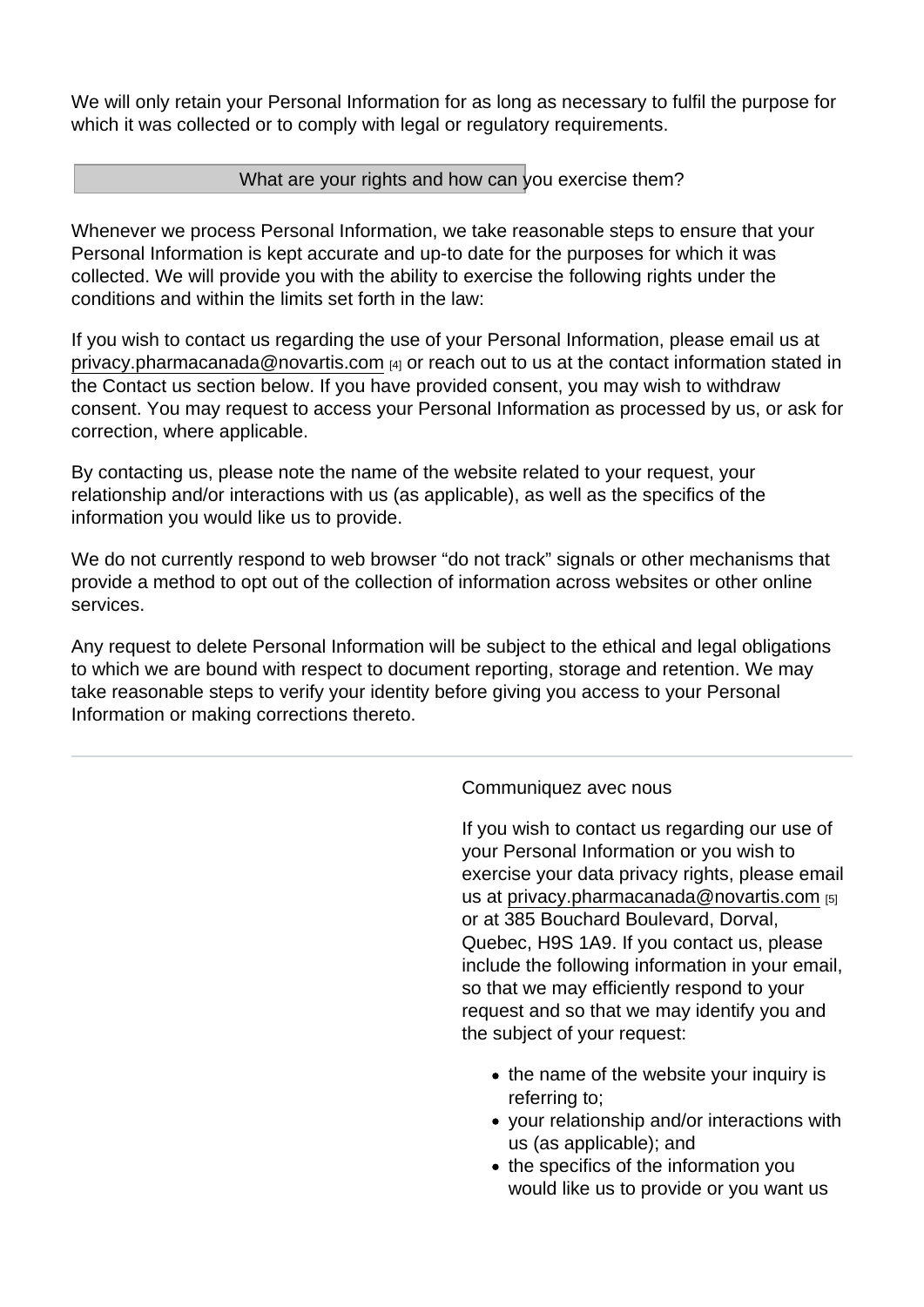to take action upon.

[Read more](https://www.novartis.ca/en/content/communiquez-avec-nous) [6]

Binding Corporate Rules ("BCR")

Binding Corporate Rules, so called "BCR", are the system of privacy principles, rules and tools based on European Law that govern data privacy at Novartis. BCR represent today's best practice to meet the European Economic Area's ("EEA") data protection requirements for the transfer of Personal Information within a Group of companies.

To be legally effective, the BCR have to be approved by EEA Data Protection Agencies. You may find more information on BCR on the official European site.

## [Utilisation des cookies](https://www.novartis.ca/en/utilisation-des-cookies) [7]

Accordion :

What is a cookie?

Cookies are small text files that are sent to your computer when you visit a website. Cookies on Novartis Group company (Novartis) web sites do lots of different jobs, like letting you navigate between pages efficiently, storing your preferences and generally improving your experience of a website.

The EU Directive 2009/136/EC states that we can store cookies on your machine, if they are essential to the operation of this site, but that for all others we need your permission to do so.

Novartis sites can use some non-essential cookies. We do not do this to track individual users or to identify them, but to gain useful knowledge about how the sites are used so that we can keep improving them for our users. Without the knowledge we gain from the systems that use these cookies we would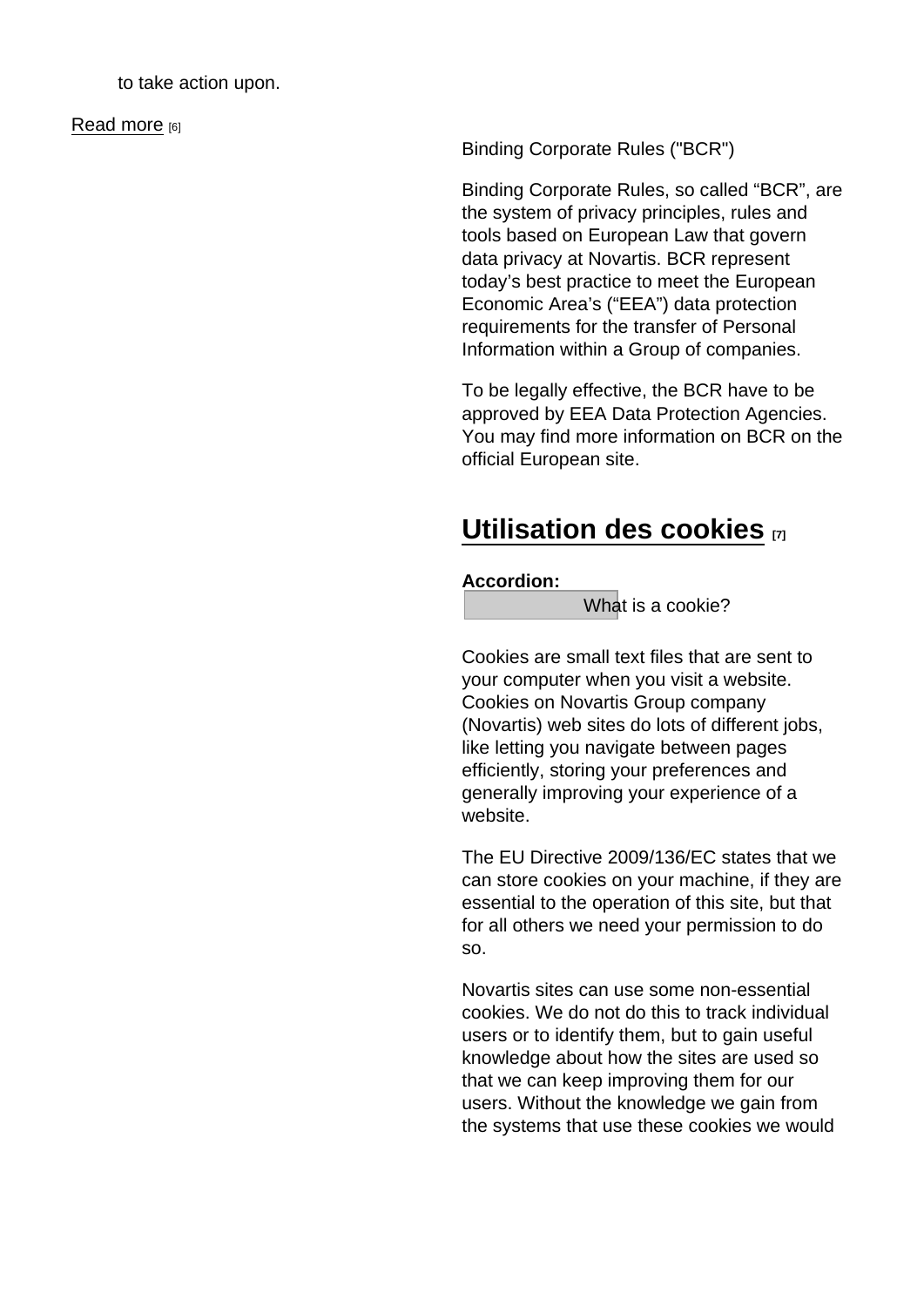not be able to provide the service we do.

#### The types of cookies we use

If you decide to set the language, font-size or specific version of the site (e.g. high-contrast), we use "user interface customization cookies". Once set, you do not need to specify your preferences again on another visit to the site.

If you use parts of the site that require registration to access content, we will place an "authentication cookie" on your computer. This allows you to leave and return to these parts of the site without re-authenticating yourself.

If you have Adobe Flash installed on your computer (most computers do) and you use video players, we store a "flash cookie" on your computer. These cookies are used to store data needed to play back video or audio content and store the user's preferences.

Novartis likes to understand how visitors use our websites by using web analytics services. They count the number of visitors and tell us things about the visitors' behaviour overall – such as identifying the search engine keywords that lead the user to the site, the typical length of stay on the site or the average number of pages a user views. For this purpose we place a "first party analytics cookie" on your computer.

We may also use services such as Google Analytics to track web statistics. In this case, Google will place a "3rd party cookie" on your computer. This is also the case when we use Google Maps.

Any data collected by using these cookies will be stored and managed by Novartis or one of its trusted affiliates in countries Novartis operates in.